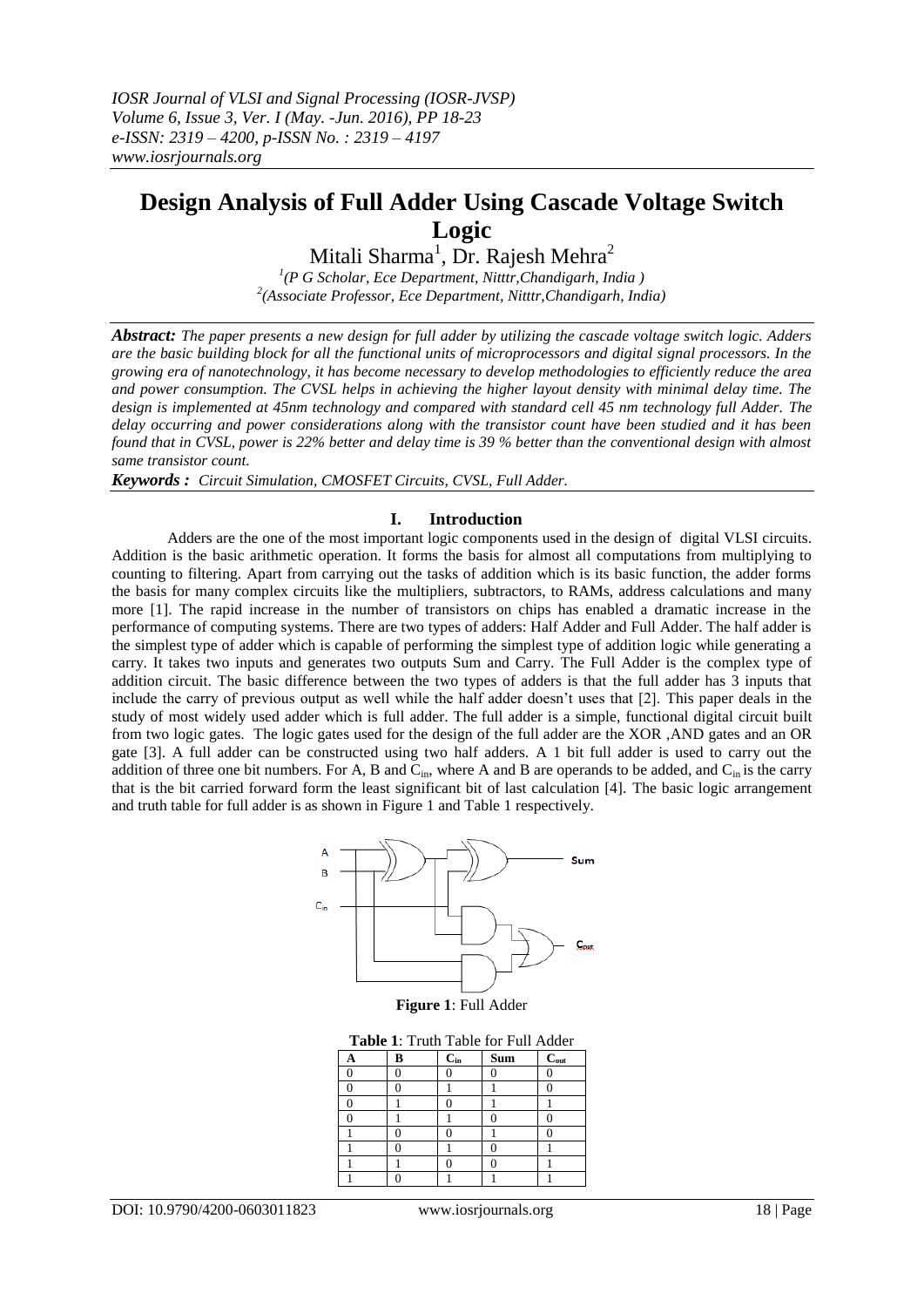As is seen from the above logic circuit diagram and the truth table, the first half of the logic circuit will be used to perform the partial SUM of A & B while the second half logic will be used to perform the addition of the Cin and the partial sum produced in the first half logic to get the final output SUM (S) of the Adder. The carry generated if any in the two half adders will be used to produce the final Carry output by implementing the OR of the two, and the final output Carry (C) is obtained. The critical calculation of the adder runs with the help of XOR and AND gates. The logic for SUM is computed by using XOR gate while the carry is generated with the logic of AND gate [5]. The Boolean expressions for the full adder logic are as given in equations 1 and 2 below:

| $SUM = A \oplus B \oplus C_{in}$                           |     |
|------------------------------------------------------------|-----|
| CARRY ( $C_{out}$ )= A.B + ( $C_{in}$ . (A $\bigoplus$ B)) | (2) |

The XOR gate is the basic logic block required to build full adder circuit. Thus by enhancing the performance of the XOR gate, efficient full adder can be obtained. The early designs of XOR gates were based on eight transistors or six transistors that are conventionally used in most designs. The main intention of reducing this transistor count is to reduce the size of XOR gate so that large number of devices can be configured on a single silicon chip there by reducing the area and delay.

Several logics have been proposed regarding its implementation since it was introduced. These modifications are aimed at reducing the number of transistors used to perform the required logic. The major aim in reducing the number of transistors is to accommodate more devices on a given silicon wafer there by reducing the total area utilized. One of the ways to reduce power is to explore new types of circuits in order to find better circuit techniques for energy savings [5].

## **II. Cascade Voltage Switch Logic**

The CVSL, acronym for cascade voltage switch logic is one such type of logic circuit. CVSL is a type of logic circuit whereby both true and complement inputs are required. Two complementary NMOS switch structures are constructed and then connected to a pair of cross-coupled pull-up PMOS transistors [6]. The clocked CVSL circuit is two domino gates operating on true and complement inputs. The CVSL has two storage nodes for each gate instead of one, resulting in higher tolerance of SET pulses than CMOS. Static and clocked CVSL test circuits are fabricated utilizing two complementary NMOS switch structures are constructed and then connected to a pair of cross-coupled pull-up PMOS transistors. The clocked CVSL circuit is two domino gates operating on true and complement inputs. The CVSL has two storage nodes for each gate instead of one, resulting in higher tolerance of SET pulses than CMOS. Static and clocked CVSL test circuits are fabricated utilizing a double polysilicon double metal N-well CMOS technology [7, 8]. The gate level design for the basic CVSL is as shown in figure 2.



**Figure 2**: Basic CVSL Circuit

As is seen in the figure above, N pull down trees are the dual of each other and the P pull up devices are cross coupled to the latch output. The pull down network f implements the logic as in a static CMOS gate while <sup>-f</sup> uses inverted inputs feeding transistors arranged in the complement. The true input is applied to right pull-down leg below and complement input is applied to left leg of the N pull down network. The basic working principal is as explained below:

- 1. For any given input pattern, one of the pull down networks will be ON and the other OFF.
- 2. The pull down network that is ON will pull that output low. This low output turns ON the pMOS transistor to pull the opposite output high.
- 3. When the opposite output rises, the other pMOS transistor turns OFF so no static power dissipation occurs [9].

For the sake of understanding, a basic CVSL implementation of OR/NOR logic is as shown in figure 3 below with a voltage source V<sub>dd</sub> applied to it. The logic is generated between two inputs A & B and the output is generated for OR and NOR logic [10].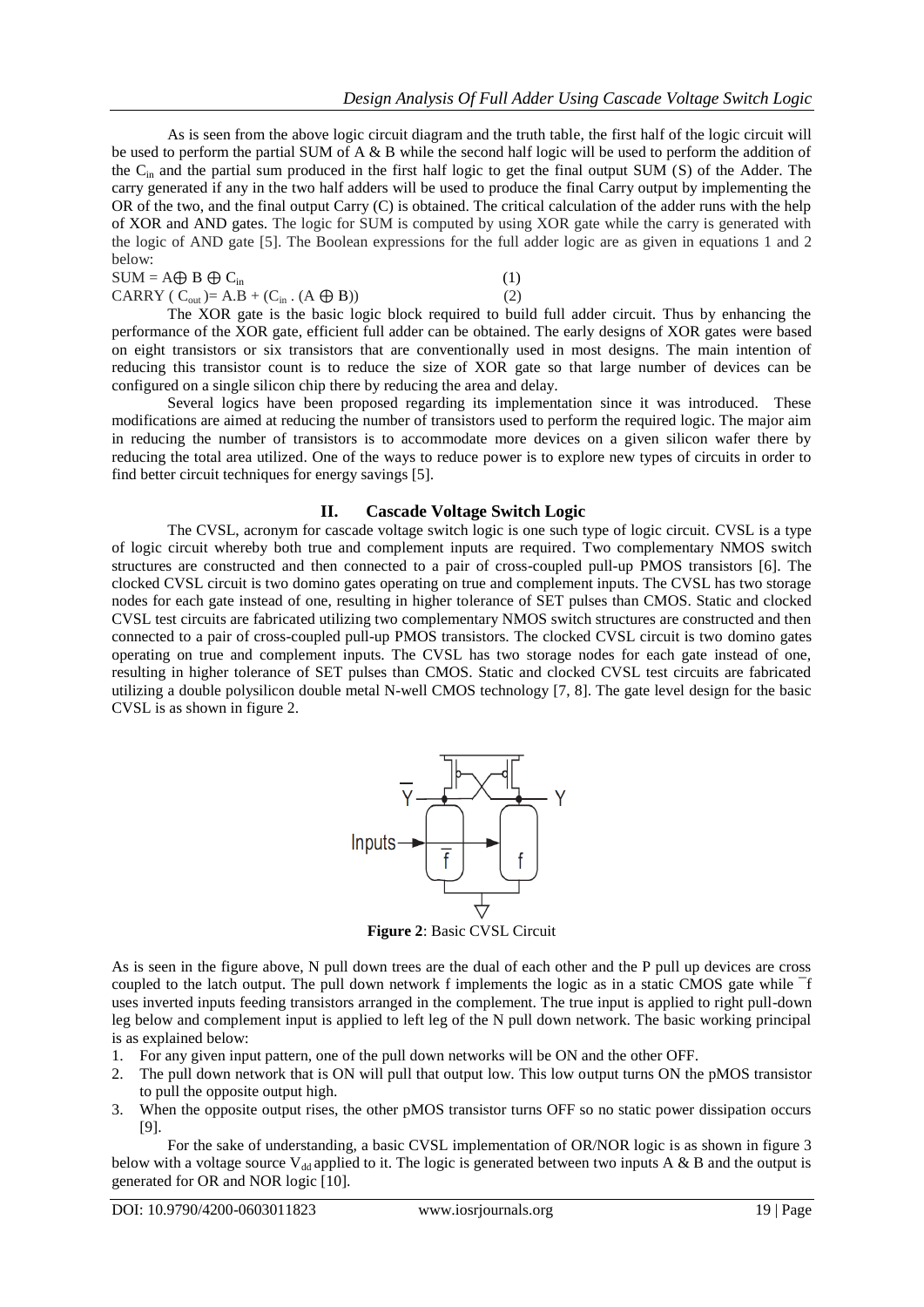

**Figure 3** : OR/NOR implementatuion in CVSL

There is another concept while studying the CVSL which the dual rail domino. Dual-rail domino or clocked CVSL is shown in Figure 4. This category of domino does not suffer from contention problems, which makes it as fast as standard domino. Also, dual rail domino logic provides both inverting and non-inverting functions, which makes it easy to use in digital logic design [9].



**Figure 4**: Dual-Rail Domino Logic

The main disadvantage of dual rail domino gate is its unity activity factor since an evaluate/precharge transition is guaranteed at every cycle regardless of the input activity or input states. Therefore, dual-rail domino suffers from high power consumption, added to that is the clocking power [10]. Also, dual-rail domino cannot recover from noise upsets, similar to standard domino.

#### **Dynamic Differential Cvsl**

Dynamic DCVSL is a combination between the domino logic and the static DCVSL. The advantage of this style over domino logic is the ability to generate any logic function. Domino logic can only generate noninverted forms of logic [11]. For example, in the design of a ripple carry adder, two cells must be designed for the carry propagation, one for the true carry signal and another for the complementary one. Using DCVSL to design dynamic circuits will eliminate p-logic gates because of the inherent availability of complementary signals. The p-logic gates usually cause long delay times and consume large areas [12-13].

# **III. Cvsl Designs**

The result & analysis of the full adder is done using the cascade voltage switch logic (CVSL) in CADENCE software. The schematic is constructed using 45nm technology. The logic output for the full adder is obtained. The designed schematic is compared with the standard cell Full Adder present in the standard gpdk 45nm standard cell library. The standard full adder is present in the 45 nm standard cell library. Suitable biasing is done to make it functional. The schematic for the standard gpdk 45 nm CMOS based Full Adder is as shown below in figure 5. The biased symbol, showing the 3 input variables and the output Sum and carry, used for performing the simulation is as shown in the figure 6.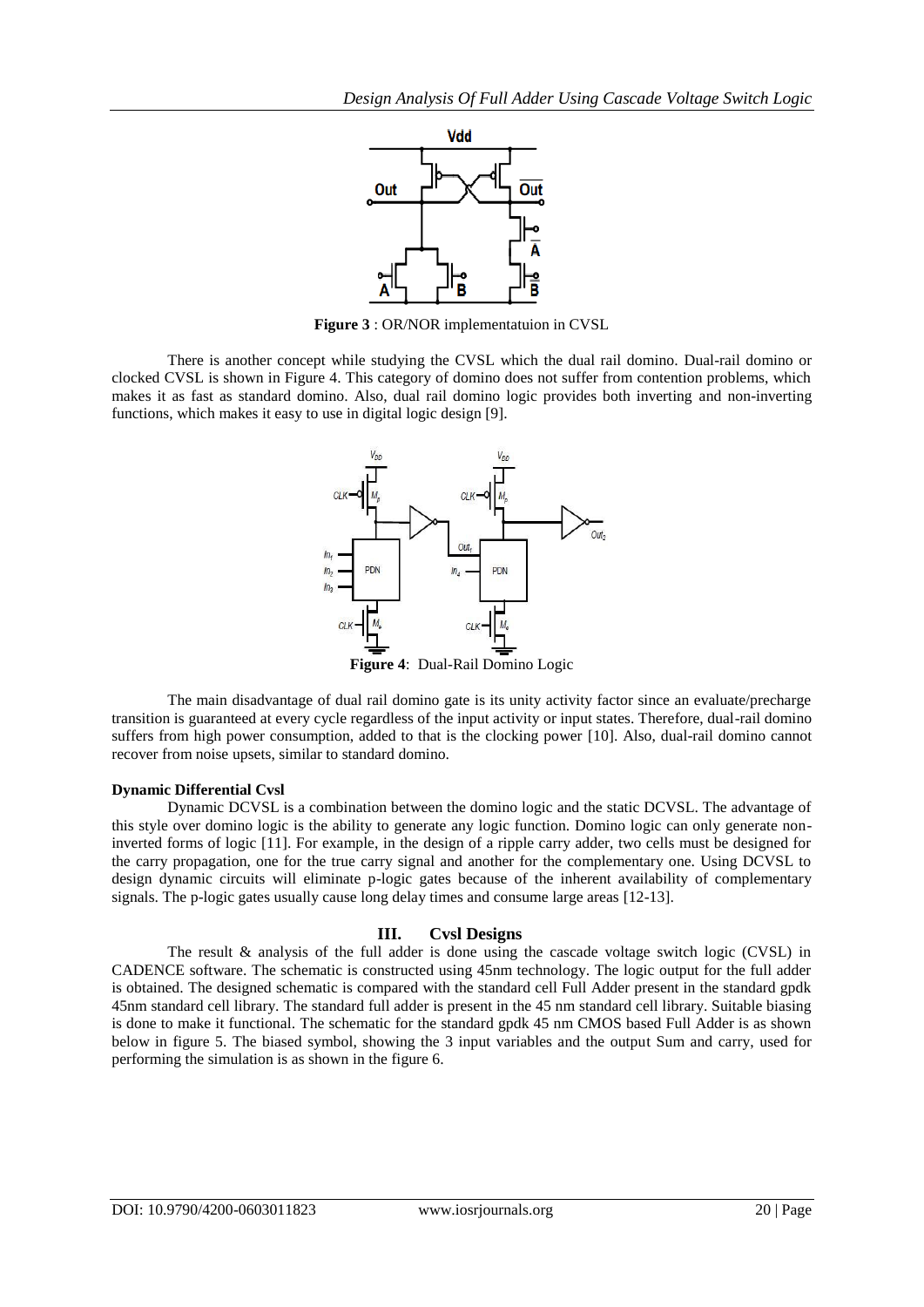

The Cascade voltage switch level based design for the full adder is designed using the 45 nm technology. The designed logic implementation is as shown below in figure 7.





# **IV. Result Simulation**

The simulations of the standard cell and CVSL based Full Adder are done using identical standard so as to maintain the symmetry in the analysis. The waveforms obtained for the standard cell full adder is as shown in figure 8 below.



**Figure 8:** Standard Cell Full Adder Output Waveform

The CVSL based design of the proposed FULL Adder is as shown the figure 8 and the corresponding waveform is shown in figure 9.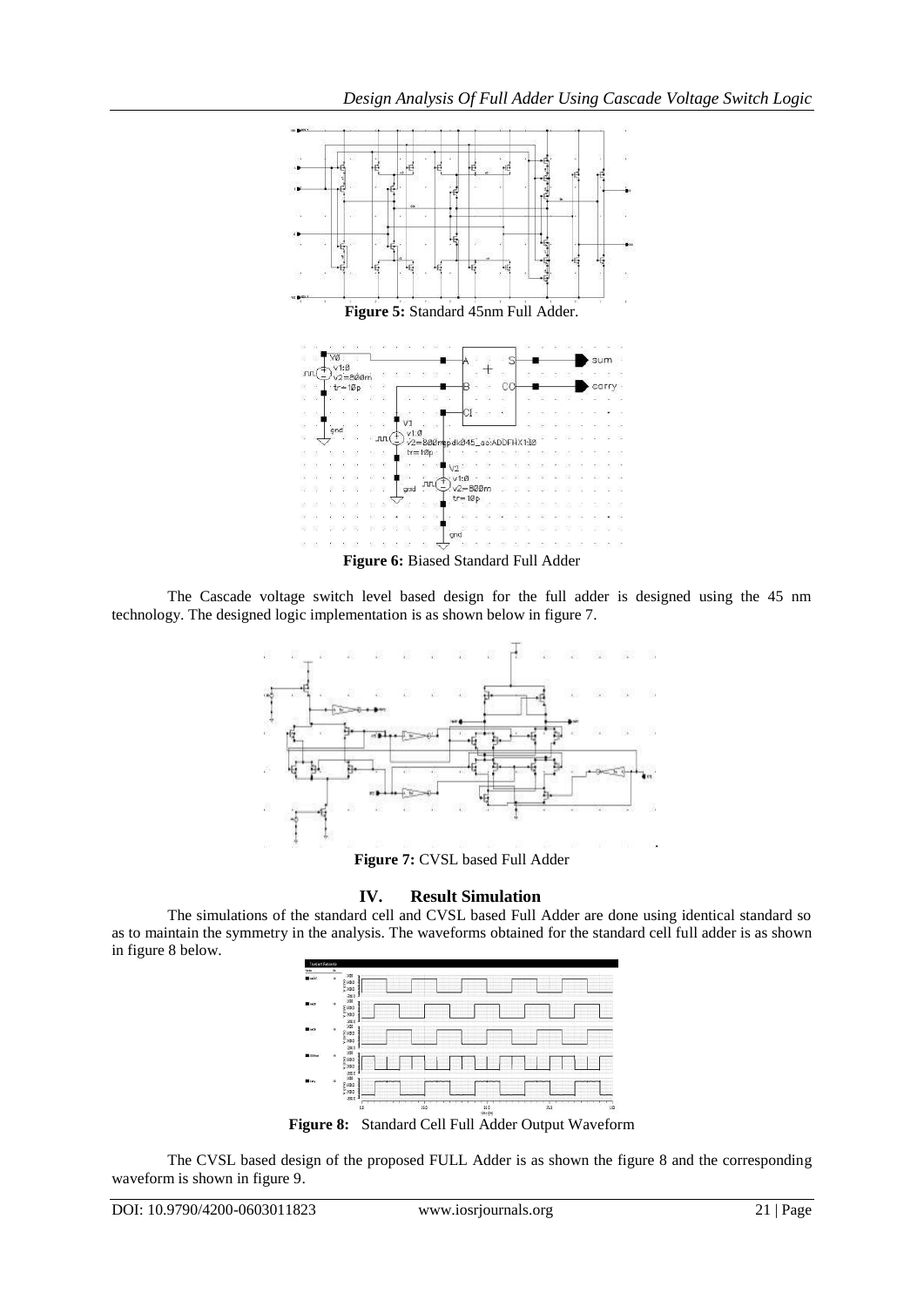

Both the adders are designed and are the analysis is done and both the designs are compared for the two most important parameters considered in the design og logic circuits. These are the power consumed in the circuit and the delay produced in the device during the simulation phase. Along with these , the number of transistors are counted and compared the results. The results obtained are tabulated and is shown below in the Table 2.

| Table 2: Parameter Comparison for Full Adder. |  |  |  |
|-----------------------------------------------|--|--|--|
|-----------------------------------------------|--|--|--|

| Circuit                 | Power consumption (nW) | <b>Propagation Delay (ns)</b> | <b>Transistor Count</b> |
|-------------------------|------------------------|-------------------------------|-------------------------|
| Conventional Full Adder | 24.146                 | 110.0 ns                      | 29                      |
| CVSL Full Adder         | 18.942                 | 67.22                         | . _                     |

#### **V. Conclusion**

From the design and analysis done for the standard and CVSL based design of Full Adder, it has been studied that the CVSL based design provided much less Power consumption whose value for CVSL design is 18.943nW which is much less than 24.146nW, being the power consumption of conventional design. Also the delay time during simulation is only 67.22ns which is also much better than conventional design delay which is 110 ns. Thus, the CVSL design is a better choice for the efficient design of Full Adder for use in complex circuit design.

#### **References**

- [1]. Ranjeeta Verma, Rajesh Mehra, "CMOS Based Design Simulation Of Adder /Subtractor Using Different Foundries", International Journal of Science and Engineering, Vol. 2, Issue 1, pp. 22-27, 2013.
- [2]. R. Singh, R. Mehra, "Low power TG full adder design using CMOS nano technology", 2nd IEEE International Conference on Parallel Distributed and Grid Computing, Vol. 2, pp. 210-213, Dec 2012.
- [3]. A. Sharma, R. Mehra, "Area and Power efficient CMOS Adder design by hybridising PTL and GDI technique", International Journal of Computer Applications, Vol. 6, Issue 5, pp. 15-22.
- [4]. Pradeep Kumar, "Existing Full Adders and Their Comparison on The Basis of Simulation Result And to design a improved LPFA (Low Power Full Adder)" , International Journal of Engineering Research and Applications, Vol. 2, Issue 6, pp. 599-606, Nov-Dec 2012.
- [5]. Vandana Choudhary, Rajesh Mehra, "2- Bit Comparator Using Different Logic Style of Full Adder", International Journal of Soft Computing and Engineering (IJSCE), Vol. 3, Issue 2, pp. 277-279, May 2013.
- [6]. Monikashree T.S, Usharani .S, Dr.J.S.Baligar, "Design and Implementation of Full Subtractor using CMOS 180nm Technology", International Journal of Science, Engineering and Technology Research (IJSETR), Vol. 3, Issue 5, pp. 1421-1426, May 2014.
- [7]. Hiroshi Hatano, "Single Event Effects on Static and Clocked Cascade Voltage Switch Logic (CVSL) Circuits",IEEE Transactions On Nuclear Science, Vol. 56, Issue. 4, pp. 1987-1991, Aug 2009.
- [8]. Hiroshi Hatano, "SET Immune Spaceborne CVSL and C2VSL Circuits", Journal of Electrical and Control Engineering, Vol. 3, Issue 5, pp. 43-48, 2013.
- [9]. [Abutaleb, M. M.. "A new static differential design style for hybrid SET–CMOS logic circuits", Journal of Computational](http://dx.doi.org/10.1007/s10825-014-0660-2)  [Electronics, 2015.](http://dx.doi.org/10.1007/s10825-014-0660-2)
- [10]. [Magdy A. Bayoumi. "Feedback-Switch Logic \(FSL\): A High-Speed Low-Power Differential Dynamic-Like Static CMOS Circuit](http://dx.doi.org/10.1109/ISQED.2008.4479762)  [Family", 9th International Symposium on Quality Electronic Design, March 2008](http://dx.doi.org/10.1109/ISQED.2008.4479762).
- [11]. Priyadarshini.V, "Power-Area trade-off for Different CMOS Design Technologies", Int.J.Computer Technology & Applications, Vol 3, Issue 4, pp. 1388-1394, july-August 2012.
- [12]. Dae Woon Kang, Yong Bin Kim, "Design of Enhanced Differential Cascade Voltage Switch Logic (EDCVSL) Circuits for High fan In Gate", IEEE, pp 309-313, 2002.
- [13]. D. Somasekhar, K. Roy, "differential Current Switch Logic: A low power DCVS logic family", IEEE J. Solid-State Circuits, Vol. 31, pp. 981-991, July 1996.
- [14]. Ms.Amrita Pahadi, Dr. Uma Rathore Bhatt, "Layout Design, Analysis and Implementation of Combinational and Sequential Circuits using Microwind", SSRG International Journal of VLSI & Signal Processing, vol. 2, Issue 4, pp 6-14, July-August 2015.